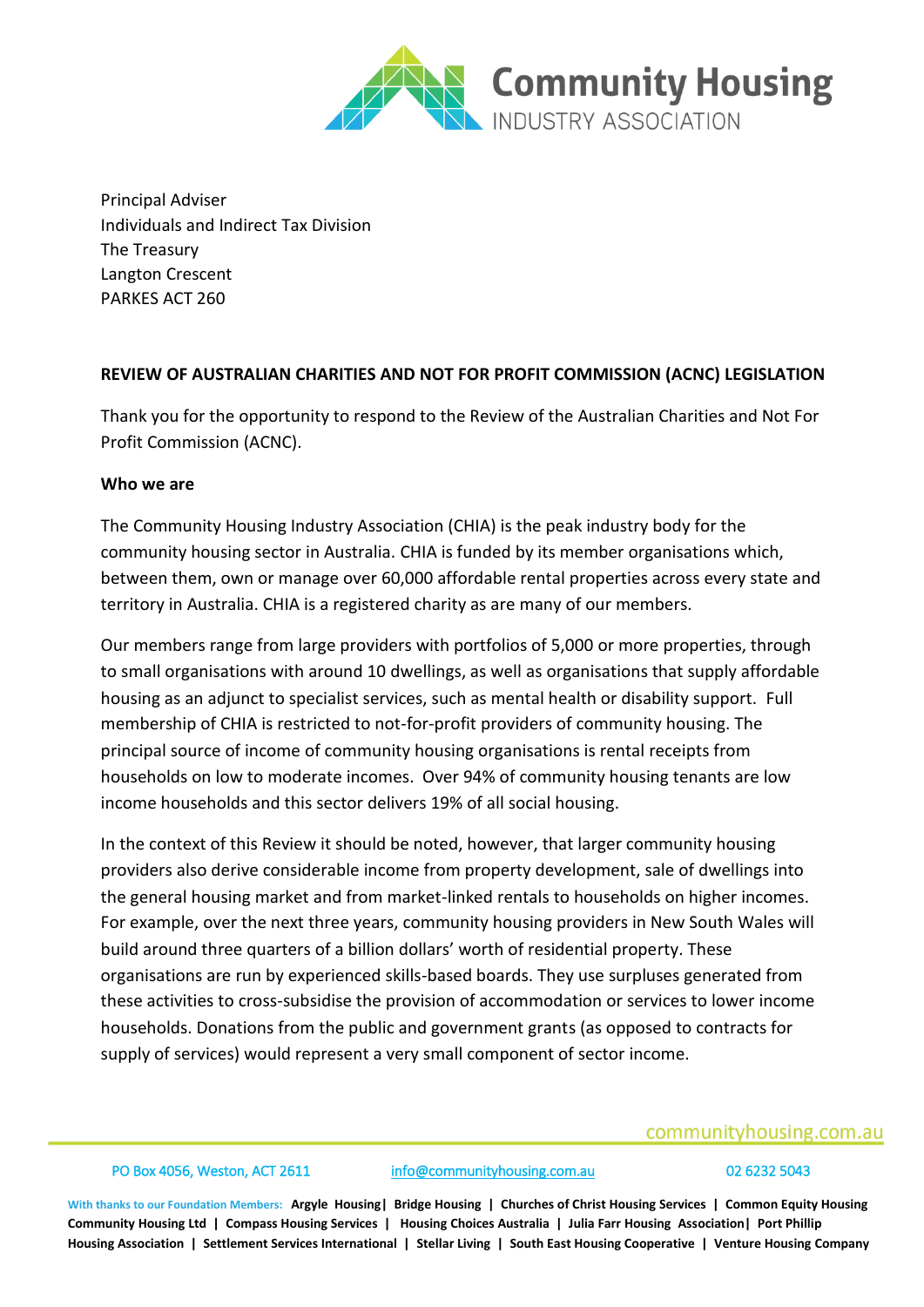# **Examine the extent to which the objects of the ACNC Acts continue to be relevant, the effectiveness of the regulatory framework and the powers and functions of the Commissioner.**

CHIA notes the achievements of the ACNC since its inception in lifting governance standards of registered charities and promoting the important economic and social contribution that the not for profit sector makes to life in Australia. In our view, the existing objects of the authorising legislation remain relevant and appropriate. We consider the ACNC's educative role is extremely valuable; its advice to the charitable sector and information to the wider public is the foundation of effective regulation. We would not support any dilution of this focus.

CHIA does not have a view of whether the functions and powers of the ACNC Commissioner are sufficient. We are not aware of any instances where the objectives of the Act or the specific regulatory provisions have been frustrated by the absence or weakness of any particular power in the legislation.

# **Consider whether any amendments to the ACNC Acts are required to enable the achievement of the objects and to equip the ACNC Commissioner to respond to both known and emerging issues.**

We do not support the recommendation from the ACNC itself that the objects of the Act be amended to include two new objects, vis, to promote the effective use of the resources of not for profit entities and to enhance the accountability of not for profit entities to donors, beneficiaries and the public.

First and foremost, the Board of a not for profit organisation is responsible for ensuring that the organisation's resources are used effectively, in the same manner as the Board of a for profit organisation. Second, in the community housing sector the state-based regulators which operate under the National Regulatory Scheme for Community Housing, and its counterparts in Victoria and Western Australia, periodically review the effectiveness of both for profit and not for profit registered community housing organisations. Tenants, governments, and donors can confirm the registration status of individual community housing organisations through publicly accessible websites. State and territory governments generally restrict funding assistance to registered organisations. Third, the NRSCH publishes sector-wide data on the effectiveness of the registered sector as a whole. Sector-wide information about tenant and housing outcomes of community housing organisations is also published by the Productivity Commission in its annual Report on Government Services. We see no value in the ACNC shadowing the functions of a Board or duplicating the existing arrangements for regulating and reporting on community housing organisations.

We also suggest that the existing object of the legislation to 'maintain, protect and enhance public trust and confidence in the Australian not-for-profit sector encompasses the concept of